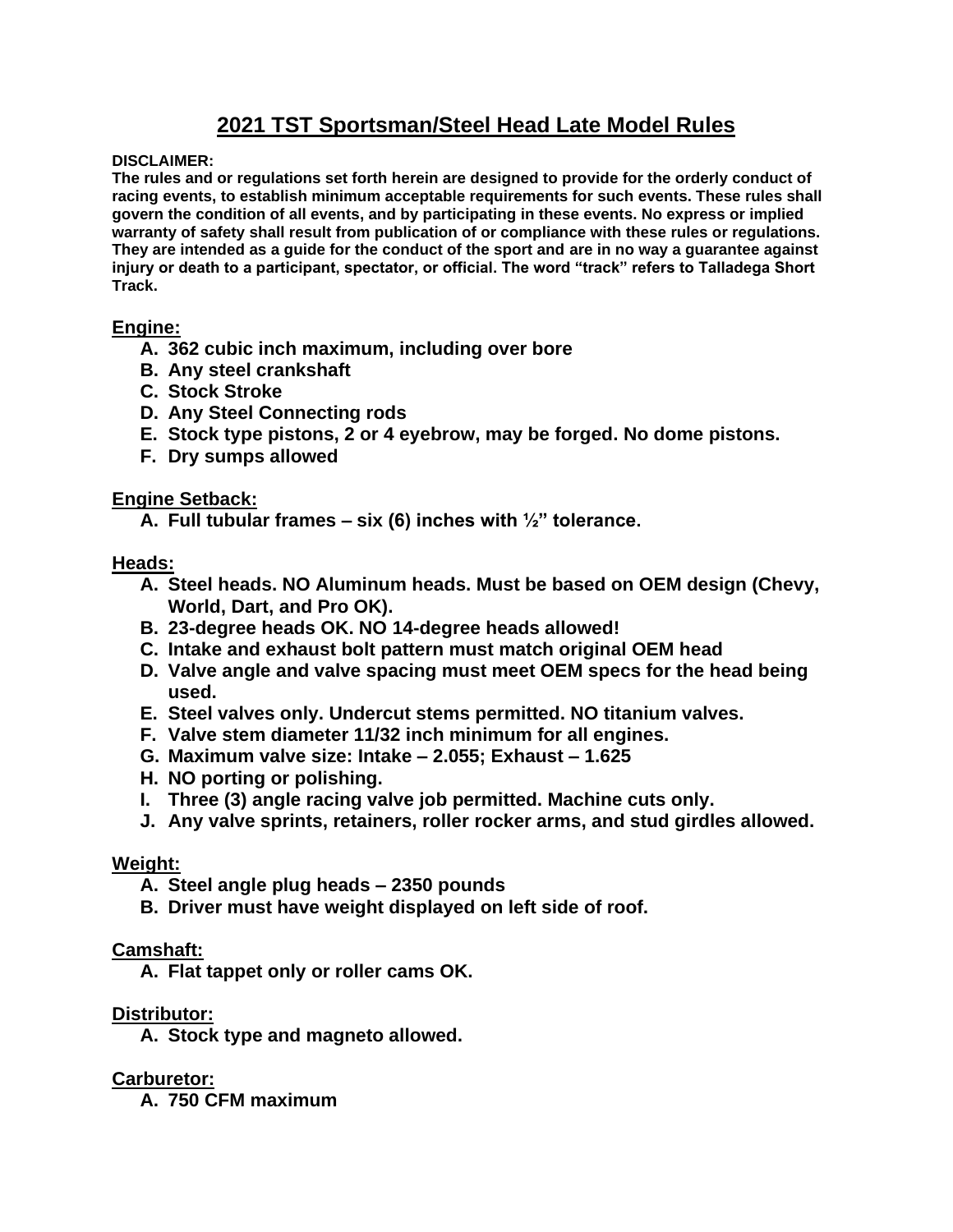**B. Any intake manifold.**

# **Clutch/Transmission:**

- **A. Transmissions MUST have working forward and reverse gears.**
- **B. Any triple disk clutch is allowed.**
- **C. Transmission must be in OEM housing**
- **D. Aftermarket Bert or Brinn transmissions are allowed.**
- **E. Aluminum flywheels are allowed.**

## **Rear Ends:**

**A. Any type rear end gear is allowed.**

## **Shocks:**

**A. Racing type and coil-overs are allowed.**

## **Fuel and Fuel Cell:**

- **A. Fuel Cell Mandatory.**
- **B. No Alcohol fuel.**
- **C. E-85 is ok – specific gravity not to exceed .7855 at 60 degrees. Any E-85 with a specific gravity of .7856 or greater will be disqualified. Fuel is subject to testing on site, or fuel samples may be taken and sent to an independent lab for testing.**

## **Wheelbase:**

**A. Minimum of 103 inches, measured from center of hub to center of hub.**

# **Brakes:**

- **A. Must have 4-wheel brakes.**
- **B. Racing disc brakes are allowed.**

# **Tires:**

**A. Hoosier 55 Spec or Hoosier 21 Spec, or 1350 or 1600**

# **Wheels:**

- **A. 14-inch maximum width**
- **B. Aluminum wheels OK**
- **C. Beadlock OK**
- **D. NO carbon fiber wheels.**

# **Headers:**

- **A. NO turned down tubes.**
- **B. Exhaust must run parallel with the ground.**

## **Body:**

- **A. Southern All Star Body Rules Apply**
- **B. All cars MUST run roofs.**
- **C. Spoilers – 8 inch maximum**